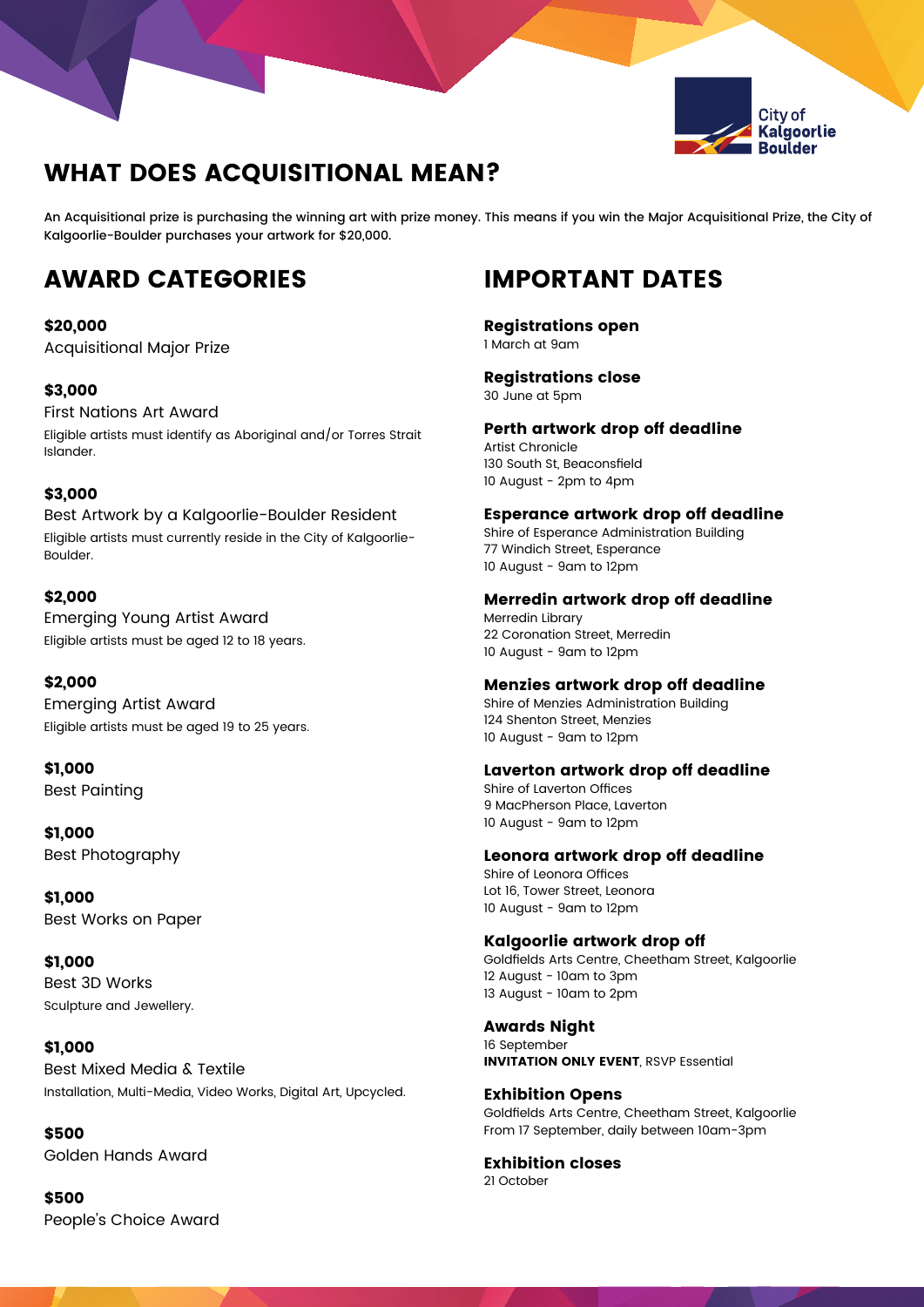

# REGISTRATION

This registration form can be submitted with payment of \$30 online via www.ckb.wa.gov.au/artprize, or in person at the Goldfields Arts Centre from Monday to Friday from 10am to 3pm. Please refer to the website for frequently asked questions.

# Artist Details

#### First Name  $\Box$  Perth Kalgoorlie **Surname** Esperance П Merredin  $\Box$ Postal Address Menzies  $\Box$ Leonora  $\Box$ Town/City Postcode Laverton  $\Box$ Mobile Number Declaration I agree that the details on this entry form are true, and no changes Email Address can be made once submitted; • I understand to make payment of \$30 at the time of registration; Artwork Details • I understand that the City of Kalgoorlie-Boulder takes no responsible for loss or damage of artwork including transit. Title of Artwork (or working title) Insurance is my own responsibility. (Curators will exercise all due

Sale Price

(Please consider that a 25% commission is payable to CKB upon sale of artwork)

Brief Artwork Statement (50 words only)

Payment Confirmation Number

# Award Categories

Please select the categories you identify your artwork within below. Please note, all entries are automatically eligible for the Acquisitional Major Prize.

- First Nations Art Award
- Best Artwork by a Kalgoorlie-Boulder Resident

Emerging Young Artist Award (12 to 18 years)

- Emerging Artist Award (19 to 25 years)
- Best Painting
- Best Photography
- $\Box$  Best Works on Paper
- Best 3D Works (Sculpture and Jewellery)
- Best Mixed Media and Textile (Installation, Multi-Media, Video Works, Digital Art, Upcycled)

# Drop Off Location

Please choose a convenient drop off point for your artwork (locations and dates are noted on the next page)

- care when handling artwork);
- I declare the entry to be my own original and unaided work;
- I have read, understood and agree to the Conditions of Entry.

# **SIGNATURE**

DATE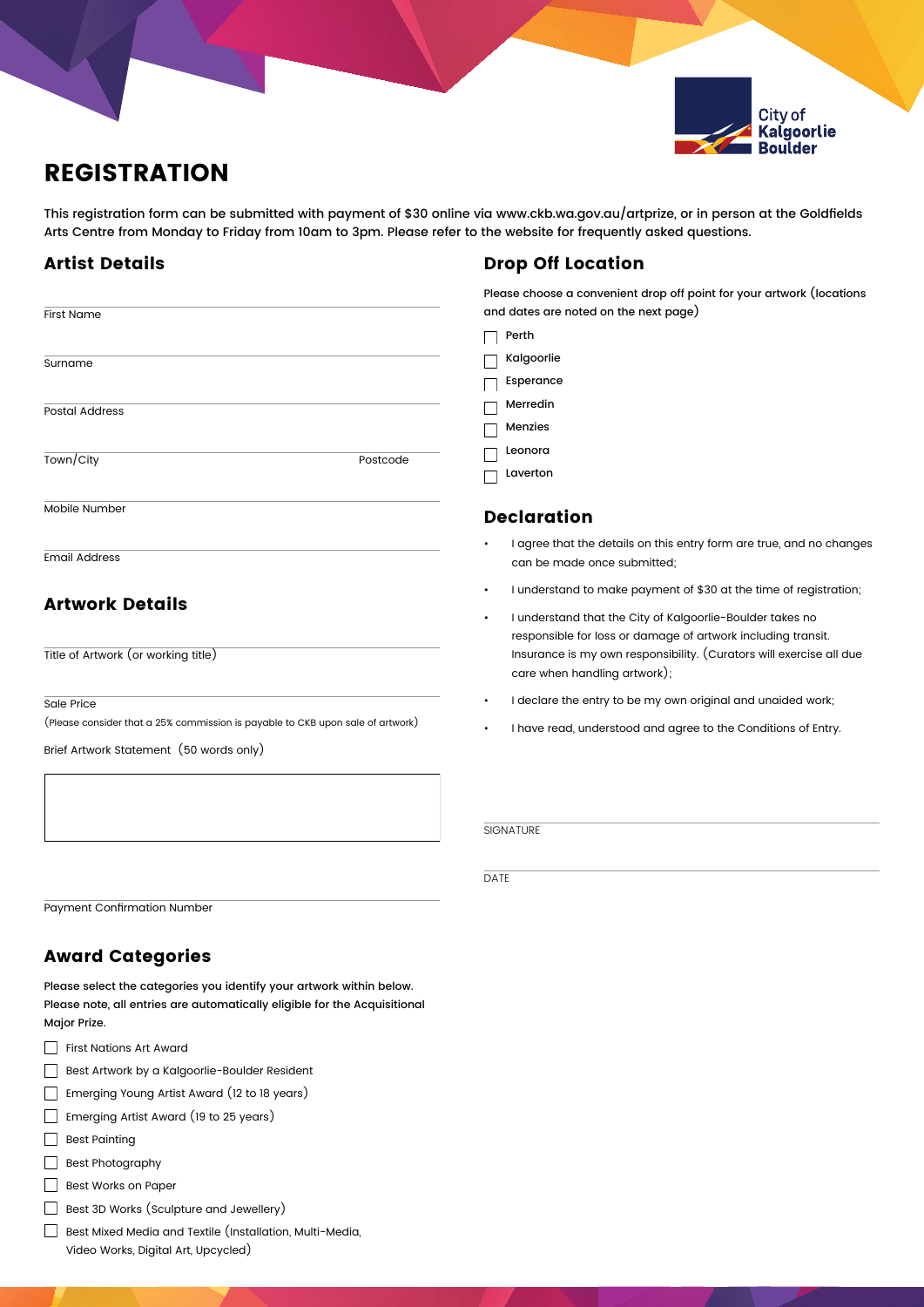

Please complete this page in the instance that your artwork sells during the Exhibition. The City will use these details to pay you the nominated sale price (minus 25% commission). If payment is applicable due to your artwork selling, a representative from the City's Finance Department will contact you to confirm these details are correct.

| <b>Ageing and Terms</b> |  |  |
|-------------------------|--|--|
|-------------------------|--|--|

Term Days (the City's standard terms are 30 days from Invoice Date)

Registered for GST – Yes or No

General

Creditor Name

**SIGNATURE** 

DATE

# Payment Details

(Payments are only made by EFT)

| Payee Name       |  |  |  |
|------------------|--|--|--|
| <b>Bank Name</b> |  |  |  |
| <b>BSB</b>       |  |  |  |

Account Number

Remittance Comment

# Artist Details

Postal Address Address Town/City State Postcode

# **Contacts**

Phone Number

Email Address

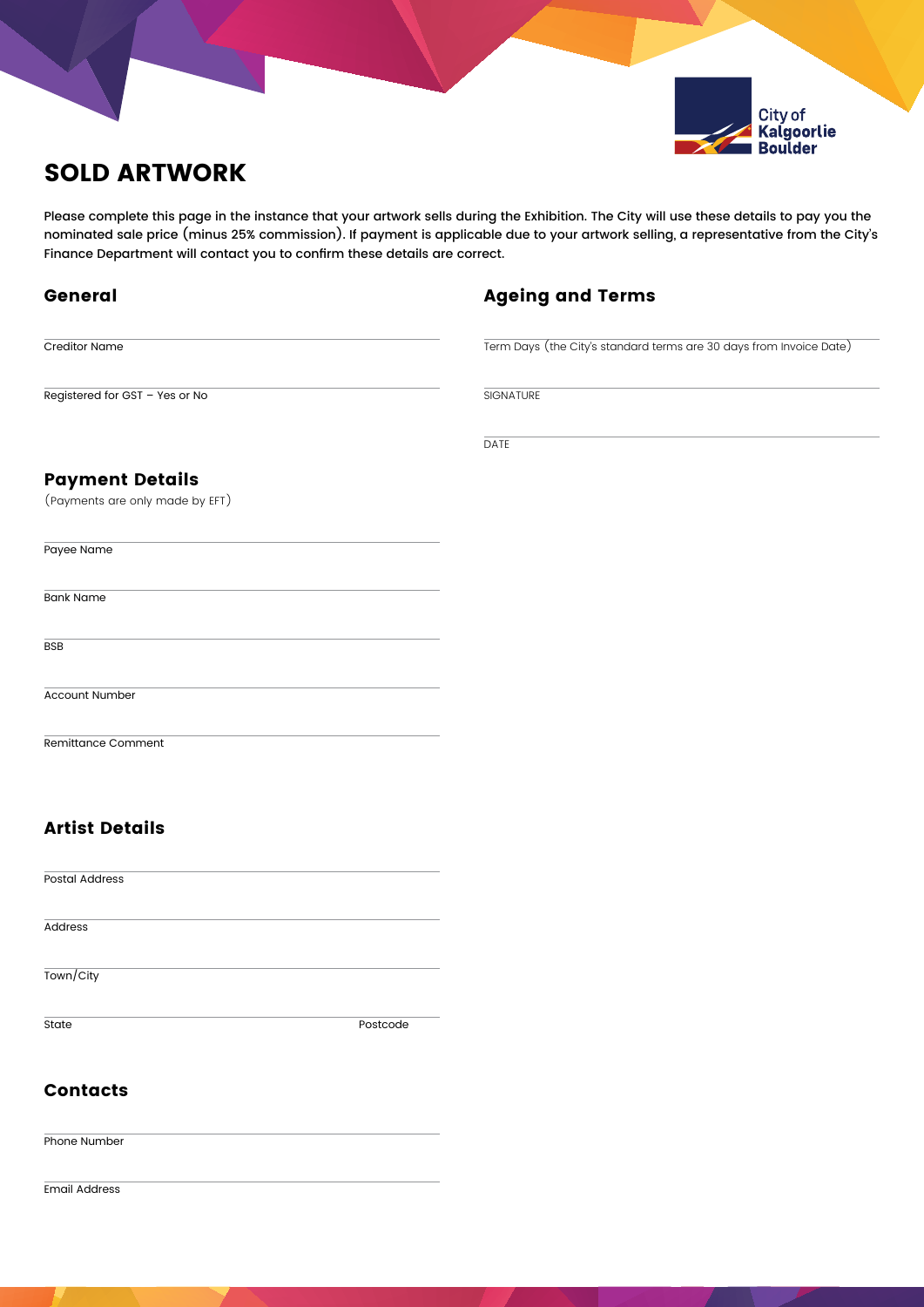# ARTWORK DELIVERY AND COLLECTION



The City of Kalgoorlie-Boulder has arranged pick-up points at the below mentioned locations. Please ensure you adhere to the schedule as late entries will not be freighted.

| <b>Location</b>                            | <b>Drop off Time</b>                        | <b>Collection Time</b> |  |  |
|--------------------------------------------|---------------------------------------------|------------------------|--|--|
| Kalgoorlie                                 | Friday 12 August                            | Saturday 22 October    |  |  |
| Goldfields Arts Centre                     | 10am to 3pm                                 | 10am to 2pm            |  |  |
| 35 Cheetham Street, Kalgoorlie             | Saturday 13 August                          | Monday 24 October      |  |  |
|                                            | 10am to 2pm                                 | 10am to 3pm            |  |  |
| Perth                                      | Wednesday 10 August<br>Wednesday 2 November |                        |  |  |
| Artist Chronicle                           | 2pm to 4pm                                  | 2pm to 4pm             |  |  |
| 130 South Street, Beaconsfield             |                                             |                        |  |  |
| <b>Esperance</b>                           | Wednesday 10 August<br>Wednesday 2 November |                        |  |  |
| Shire of Esperance Administration Building | 9am to 12pm<br>9am to 12pm                  |                        |  |  |
| 77 Windich Street, Esperance               |                                             |                        |  |  |
| <b>Merredin</b>                            | Wednesday 10 August                         | Wednesday 2 November   |  |  |
| Merredin Library                           | 9am to 12pm                                 | 9am to 12pm            |  |  |
| 22 Coronation Street, Merredin             |                                             |                        |  |  |
| Menzies                                    | Wednesday 10 August<br>Wednesday 2 November |                        |  |  |
| Shire of Menzies                           | 9am to 12pm                                 | 9am to 12pm            |  |  |
| 124 Shenton Street, Menzies                |                                             |                        |  |  |
| Laverton                                   | Wednesday 10 August                         | Wednesday 2 November   |  |  |
| Shire of Laverton Office                   | 9am to 12pm                                 | 9am to 12pm            |  |  |
| 9 MacPherson Place, Laverton               |                                             |                        |  |  |
| Leonora                                    | Wednesday 10 August<br>Wednesday 2 November |                        |  |  |
| Shire of Leonora Office                    | 9am to 12pm<br>9am to 12pm                  |                        |  |  |
| Lot 16 Tower Street, Leonora               |                                             |                        |  |  |

#### Please ensure

- Your artwork has been labelled with the following:
	- City of Kalgoorlie-Boulder Art Prize;
	- Artist's Name; and
	- Title of Artwork;
- All artwork received by courier must be wrapped in bubble-wrap and cardboard (full boxes only) and ensure packaging is clearly labelled. Although all efforts are made, the same packaging is not guaranteed to be returned;
- If your artwork is not collected on the days and times as detailed above, it will be freighted to you at your own expense.

# Courier

If you are couriering your artwork, please read this IMPORTANT INFORMATION:

- Please notify the Events Team by phone on 9021 9600 to outline your name, title of artwork, courier and scheduled time of drop off and collection;
- Artwork must be received free of delivery charges; and
- It is your responsibility to ensure and check the artwork is received and collected. If your artwork is not collected on the days and times as detailed above, it will be freighted to you at your expense.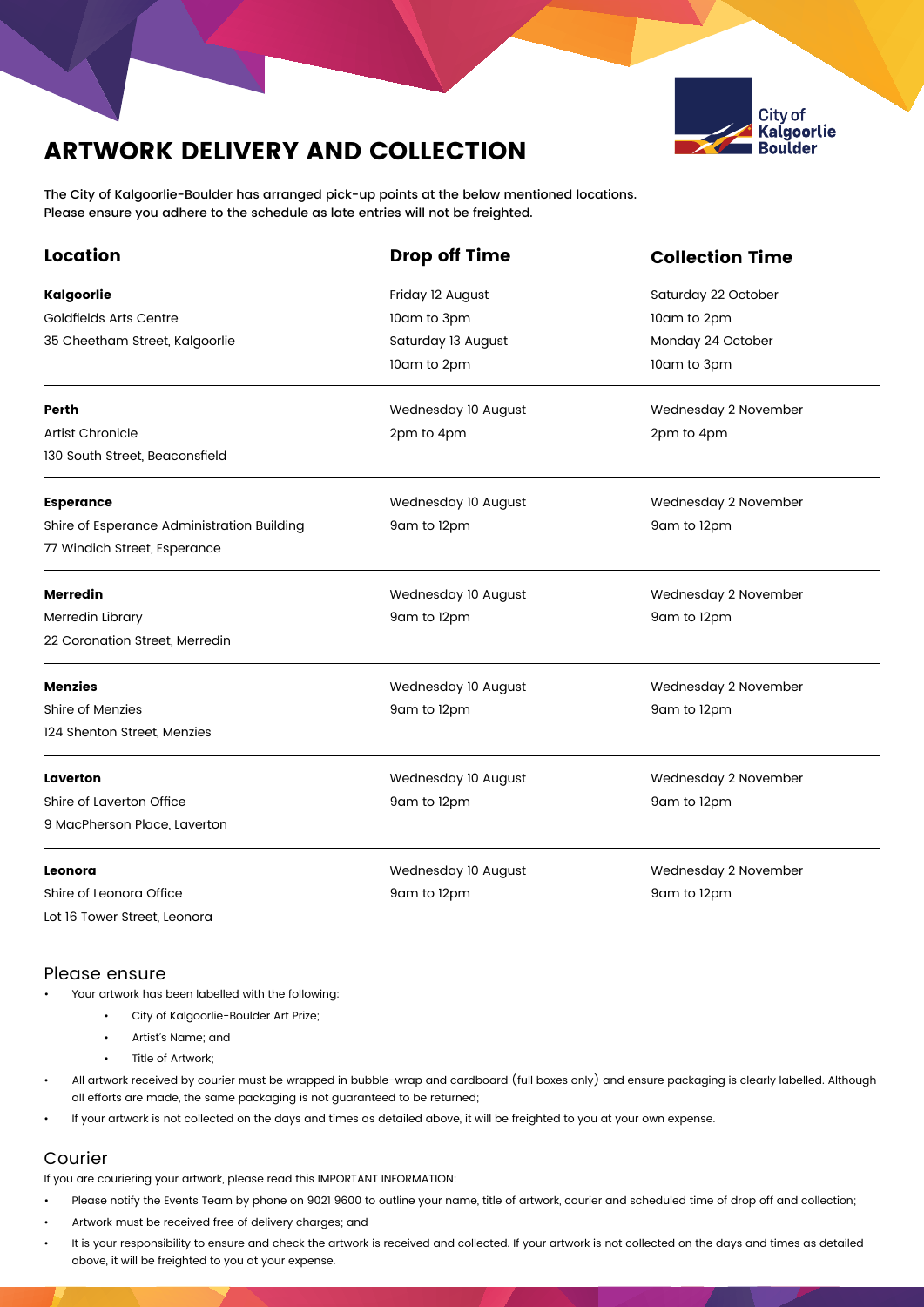

# CONDITIONS OF ENTRY

# PLEASE READ CAREFULLY

#### **Definitions**

The contestant ("Artist") The Artist's submission ("Artwork")

The City of Kalgoorlie-Boulder ("City")

#### Artist Criteria for Entry

- Artists must be Australian Citizens, Australian residents or have resided in Australia for at least 2 years;
- Artists must be a minimum of 12 years of age;
- Artists under 18 years of age require the permission of a parent/ guardian to enter; and
- Artists are only permitted one entry.

# Artwork Criteria for Entry

- All Artwork must be the original work of the Artist;
- It is the sole responsibility of the Artist to ensure the submitted Artwork is not or will not be in breach of any intellectual property entitlements or regulations;
- All Artwork must not have been exhibited previously;
- All Artwork must be professionally presented in a condition suitable for Exhibition;
- All 2D Artwork is preferred to be received framed, ready to hang with suitable hanging devices, such as "D" rings, cord or picture wire however, if the Artwork does not have the preferred hanging mechanisms, please contact the City's Events Team to discuss your options;
- All 3D Artwork must come with adequate support to display the Artwork (plinths will be supplied);
- All Mixed Media Artwork (Digital, Video Works and Multi-Media) must be presented as a QR code. No televisions or screens will be accepted;
- Artwork that is not completely dry of paint or glue will not be accepted;
- Damaged or repaired Artwork will not be accepted;
- Stand up table frames for photographs will not be accepted;
- Artwork must be robust and able to be displayed for the entire Exhibition period;
- There is no minimum or maximum size for Artwork;
- Each Artwork must be labelled on the back with artist name and Artwork title;
- Any Artwork delivered that fails to meet these criteria will not be accepted and entry fees will not be refunded.

# Exhibition Criteria

- Each Artist should state if there are any particular directions for the display of the Artwork;
- Efforts will be made to accommodate Artist's requests for display; however, the final display is at the discretion of the City;
- An Artists' statement will only be accepted and displayed if it is included in the entry form and is no longer than 50 words;
- The identity of the Artist will be concealed at the time of judging in order to maintain concealment. Artists are encouraged to sign their Artwork ensuring the signature is placed in such a way to accommodate this;
- As this is a community event, Artwork must be suitable for viewing by all age groups;
- The City reserves the right to refuse to display or withdraw any Artwork deemed unsuitable;
- If the City decides that the Artwork is not acceptable for inclusion, the Artist will be contacted to arrange for collection of the Artwork;
- No changes may be made to Artwork after it has been submitted for inclusion in the exhibition;
- Information regarding the Artwork details (Artist's name, title of the Artwork, medium, size, sale price and the nominated Award Categories) on the Entry Form is final once submitted and changes cannot be made;
- Commencing from the delivery of the Artwork and until the conclusion of the event, the Artwork can remain on display at the discretion of the City, whether sold or not;
- Artwork must not be removed from display (by the Artist or the buyer) between Friday 16 September and Friday 23 September 2022. For the remainder of the Exhibition (until Friday 21 October 2022), the Artwork can be removed from display after purchased from the buyer.

### Entry Fees and How to Register

- Entry forms will only be accepted by online submission via www.ckb. wa.gov.au/artprize or, hand delivered to the Goldfields Arts Centre, Cheetham Street, Kalgoorlie.
- An entry fee of \$30 is payable by the Artist at the time of registration;
- Online Payment is available via www.ckb.wa.gov.au/artprize or in person at the Goldfields Arts Centre Box Office. Please note the Box Office is open from 10:00am to 3:00pm Monday to Friday;
- Entry fee payments are non-refundable;
- All entry forms must be received no later than 5pm on Thursday 30 June 2022;
- Late or unpaid entries will NOT be accepted;
- In order to manage the capacity of the available Exhibition space, the City reserves the right to limit the number of entries.

# Artist Responsibilities

- The Artist is responsible for insuring against all damage, on their individual Artwork whilst in the City's custody and in transit. The City will not be responsible for and damage caused whilst on display at the Goldfields Arts Centre.
- The Artist is solely responsible for satisfying any copyright requirements concerning their Artwork submission;
- The Artist is responsible for ensuring the category selections are completed correctly on the entry form to ensure they are judged in the appropriate categories.